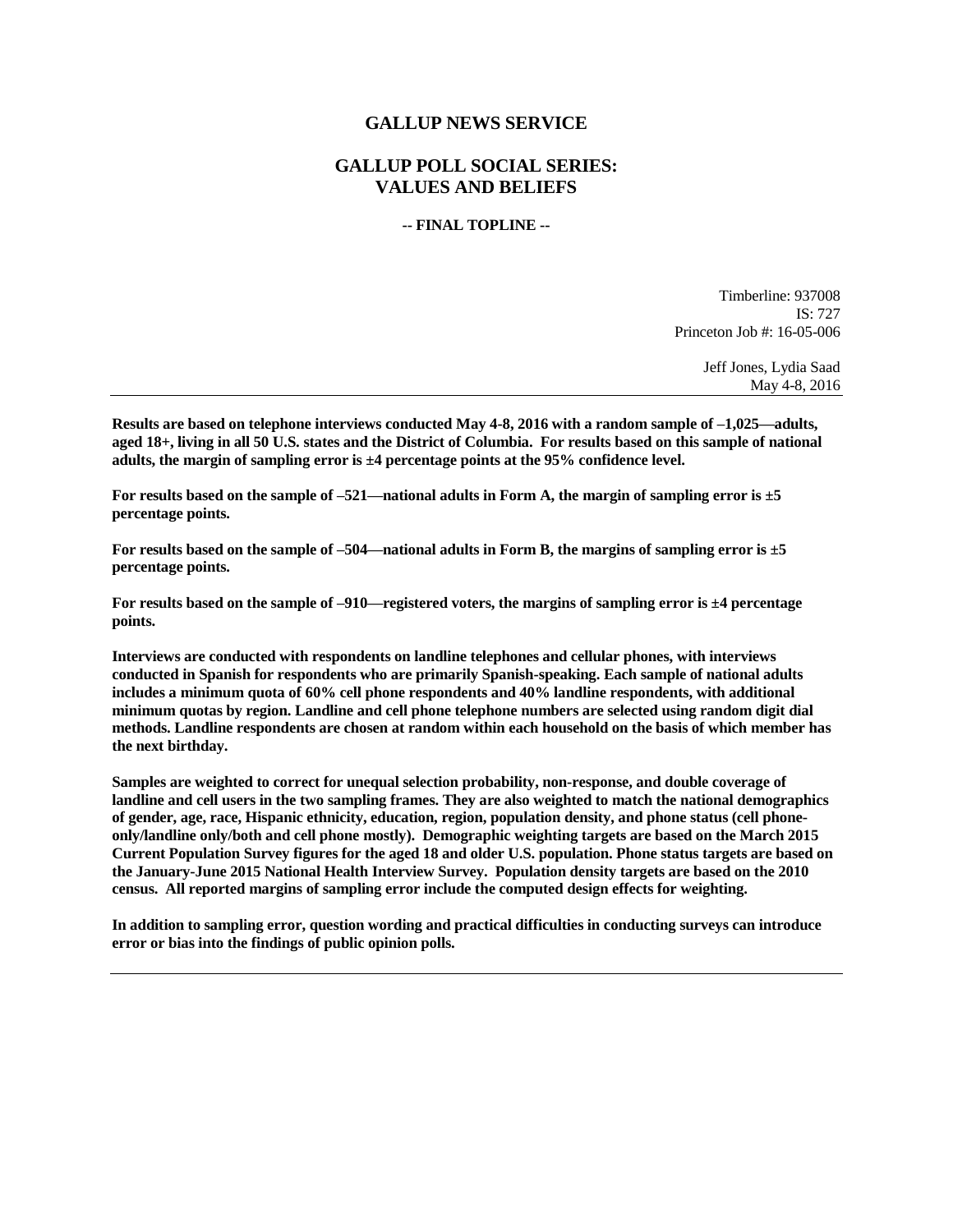6. Thinking about social issues, would you say your views on social issues are – [ROTATED: very conservative, conservative, moderate, liberal, (or) very liberal]?

|                | Very<br>conservative | <u>Conservative</u> | Moderate | Liberal | Very<br>liberal | No<br>opinion    |
|----------------|----------------------|---------------------|----------|---------|-----------------|------------------|
| 2016 May 4-8   | 7                    | 27                  | 31       | 22      | 10              | 3                |
| 2015 May 6-10  | 5                    | 26                  | 33       | 21      | 10              | 4                |
| 2014 May 8-11  | 8                    | 26                  | 35       | 20      | 10              | 3                |
| 2013 May 2-7   | 7                    | 28                  | 32       | 22      | 8               | $\boldsymbol{2}$ |
| 2012 May 3-6   | 9                    | 29                  | 31       | 20      | 8               | $\overline{3}$   |
| 2011 May 5-8   | 7                    | 28                  | 33       | 23      | 6               | 3                |
| 2010 May 3-6   | 9                    | 30                  | 36       | 17      | 5               | $\overline{2}$   |
| 2009 May 7-10  | 9                    | 33                  | 29       | 17      | 8               | $\overline{4}$   |
| 2008 May 8-11  | 5                    | 30                  | 35       | 21      | 6               | 2                |
| 2007 Jun 11-14 | 6                    | 31                  | 34       | 20      | 7               | 3                |
| 2007 Jun 1-3   | 7                    | 32                  | 33       | 19      | 5               | $\overline{4}$   |
| 2007 May 10-13 | 5                    | 31                  | 34       | 20      | 7               | 3                |
| 2006 May 8-11  | 7                    | 30                  | 35       | 21      | 5               | $\overline{2}$   |
| 2005 May 2-5   | 5                    | 30                  | 39       | 17      | 7               | $\overline{2}$   |
| 2004 May 2-4   | 5                    | 30                  | 38       | 17      | 8               | $\overline{c}$   |
| 2003 Oct 24-26 | 7                    | 31                  | 36       | 18      | 6               | $\overline{2}$   |
| 2003 May 5-7   | 6                    | 31                  | 38       | 19      | 4               | $\sqrt{2}$       |
| 2002 May 6-9   | 7                    | 31                  | 35       | 19      | 5               | 3                |
| 2001 May 10-14 | 5                    | 31                  | 38       | 19      | 5               | $\overline{2}$   |
| 1999 Sep 23-26 | 6                    | 32                  | 36       | 18      | 6               | $\overline{2}$   |
| 1999 Aug 24-26 | 8                    | 31                  | 38       | 17      | 4               | $\overline{2}$   |